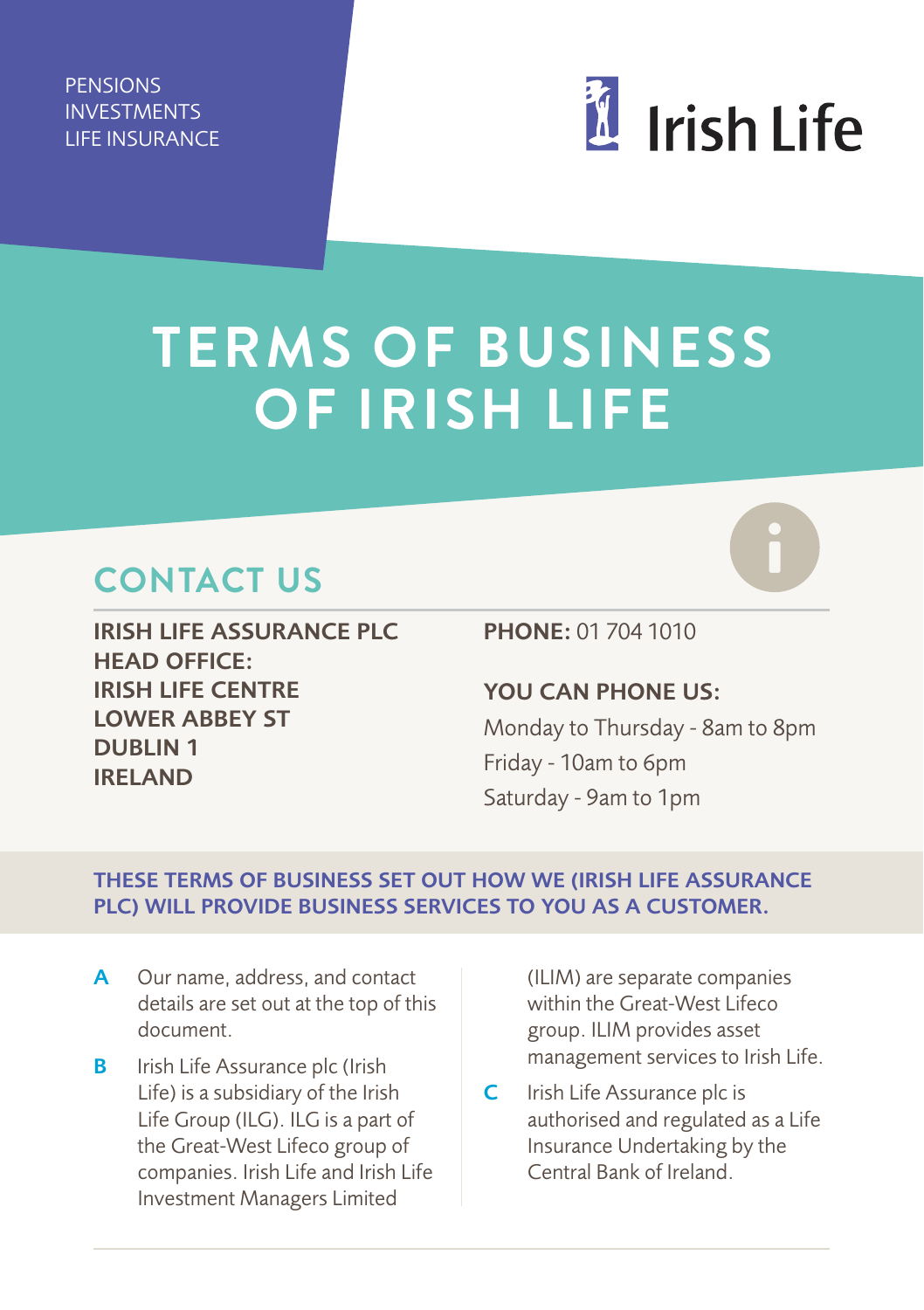- **D** Irish Life Assurance plc is subject to the Minimum Competency Code and Regulations 2017, the Fitness and Probity Standards 2014 and the Consumer Protection Code 2012 which can be viewed on www.centralbank.ie
- EFG Irish Life Assurance plc provides life assurance and pension plans. Irish Life has a number of tied insurance intermediaries for whom they take responsibility and ensure they are registered under the European Union (Insurance Distribution) Regulations 2018. If you take part in a financial review with one of our employees or tied agents, they will advise you on life insurance plans (including life assurance, specified illness cover, income protection, savings, investments, and pension plans), Personal Retirement Savings Accounts (PRSAs), Group Risk and Group Pensions plans. If you then agree to buy a product following a financial review, they will arrange your application for the product. Our underwriters will then decide whether to accept your application.
	- If you purchase a product directly from us we will not provide you with any advice.
	- If you deal with one of our self employed tied insurance intermediaries they will provide you with the Irish Life Assurance terms of business.

If you deal with a separately regulated Adviser or Broker, they will provide you with their terms of business separately.

If you agree to buy a product, if our underwriters agree, and we accept your application, we will provide and manage the insurance plan.

As well as these terms of business there are terms and conditions, which apply to any insurance or PRSA, and we will give you these when we provide the product. The terms and conditions, and these terms of business, will apply to the product. The terms and conditions will be given in the English language. We will communicate with you in English at all times.

H We will charge you for any product or service you agree to buy from us. We will include the charges within your contributions, payments, or investment lump sum. For products, which have an investment fund, we will also make ongoing charges to your fund. We will describe these charges in your plan or PRSA documents. In certain circumstances, we may also charge you a separate fee for the services we provide. If we do this, we will give you a written estimate before we make the charges.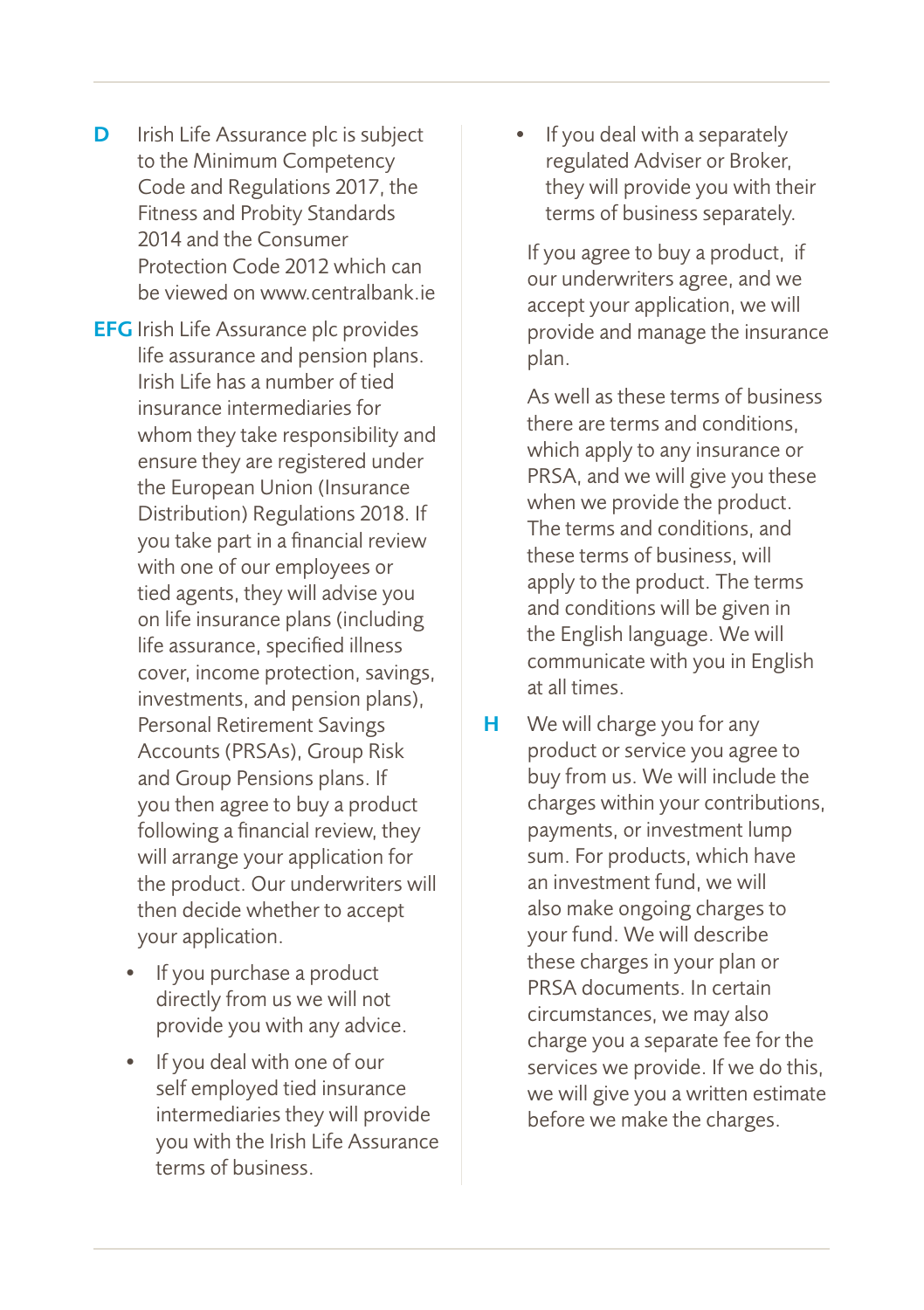Our product charges include the cost of remunerating our employees and tied insurance intermediaries for the distribution of our products. The main element of employee pay is a fixed salary. They also receive an annual bonus based on a combination of personal and company performance. Tied insurance intermediaries receive commission and other payments from us when they distribute our products. More detail on the cost of insurance distribution will be included in your new business pack for PRSAs and products which fall within the scope of the Life Assurance (Provision of Information) Regulations 2001 (as amended). Details of the cost of insurance distribution for other products are available upon request.

#### I DATA PRIVACY

Before you give us your personal information it is important that you know what your data protection rights are and how and why we use your personal information. This is set out in the Irish Life Data Privacy Notice which is always available on our website at www.irishlife.ie or you can ask us for a copy. We need to collect and use your personal information to provide you with our plan contracts and other services. Depending on the plan type we will also collect and use your personal sensitive information such as your health information to underwrite your plan and assess any claims. We will keep your personal information for as long as we have a relationship with you and for any period after that required by law or as needed for system back-ups and complaints handling.

 $J$  It is our policy to try to avoid any conflict of interest when providing business services. If this cannot be avoided, we will tell you about any conflict, which may arise. Irish Life and ILIM are separate companies within, the Great-West Lifeco Group. Most of the insurance, savings, investment and pension plans, and PRSAs which we provide, invest in funds which ILIM manage.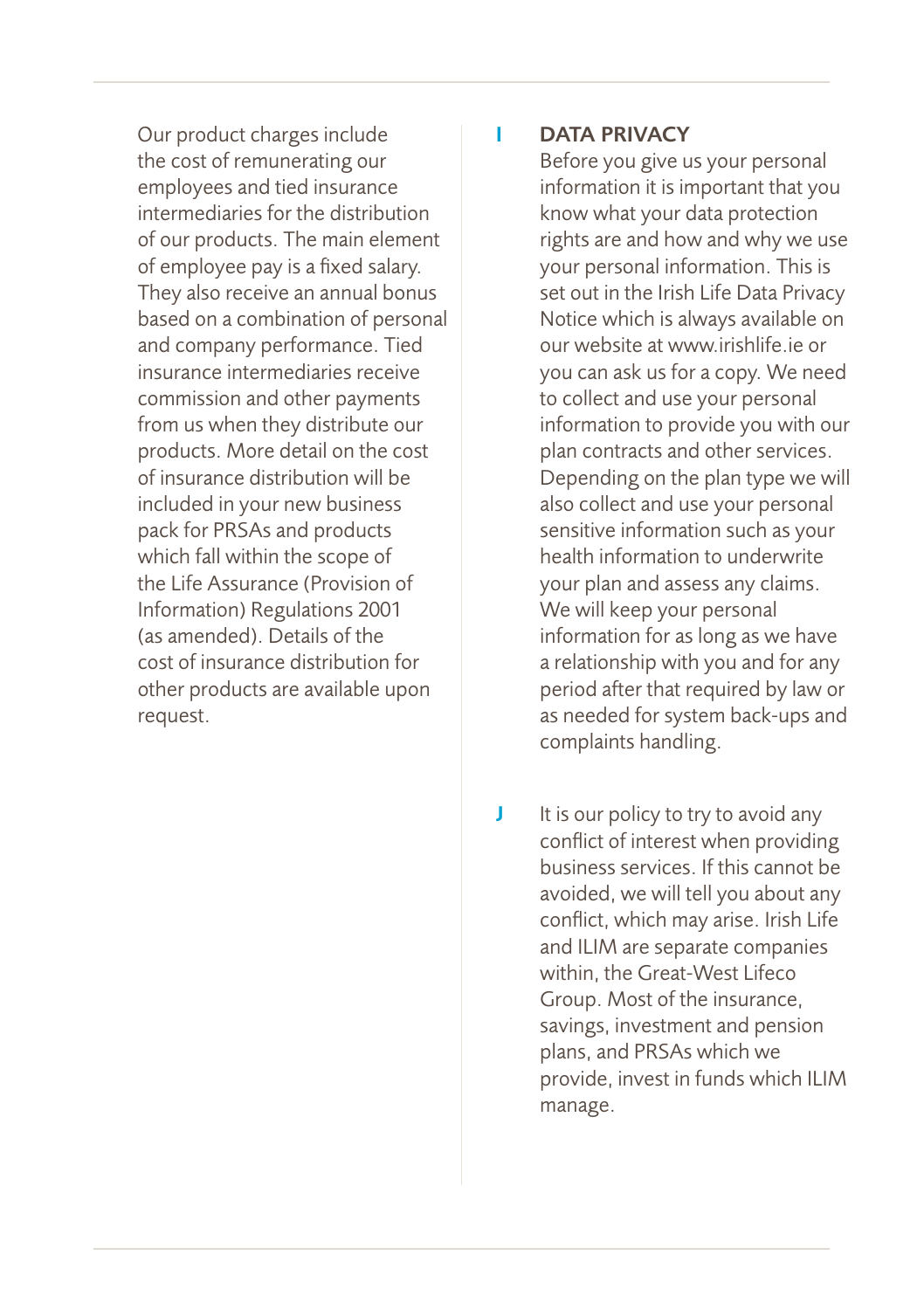- $K$  If you miss any payment that is due under an insurance plan or PRSA which you have bought from us, your insurance plan or PRSA may lapse, may be made paid-up, or may end, depending on the conditions set out in your terms and conditions. In particular, if your plan includes risk cover (insurance protection) this may end. If necessary, we will use our legal rights to claim any payments you owe us for business services we have provided to you, and to claim for any value we have got for you arising from payments you have made. We may also use any set-off rights we have by law for any amounts you owe us in relation to any of our products or services.
- L If you have a complaint about the business services we have provided, here are our contact details

#### IRISH LIFE CUSTOMER COMPLAINTS MANAGEMENT **TEAM**

FREEPOST Irish Life Centre Lower Abbey Street Dublin 1

- Phone our customer service team on 01 704 1010;
- Send a fax to 704 1900;
- Email us at customerservice@irishlife.ie;

or

• Call to the IRISH LIFE VISITOR CENTRE, Lower Abbey Street Dublin 1

#### IRISH LIFE CORPORATE BUSINESS DIVISION

Irish Life Centre Lower Abbey Street Dublin 1.

If you are writing, faxing or emailing your complaint, please provide your phone number so we can discuss your complaint with you.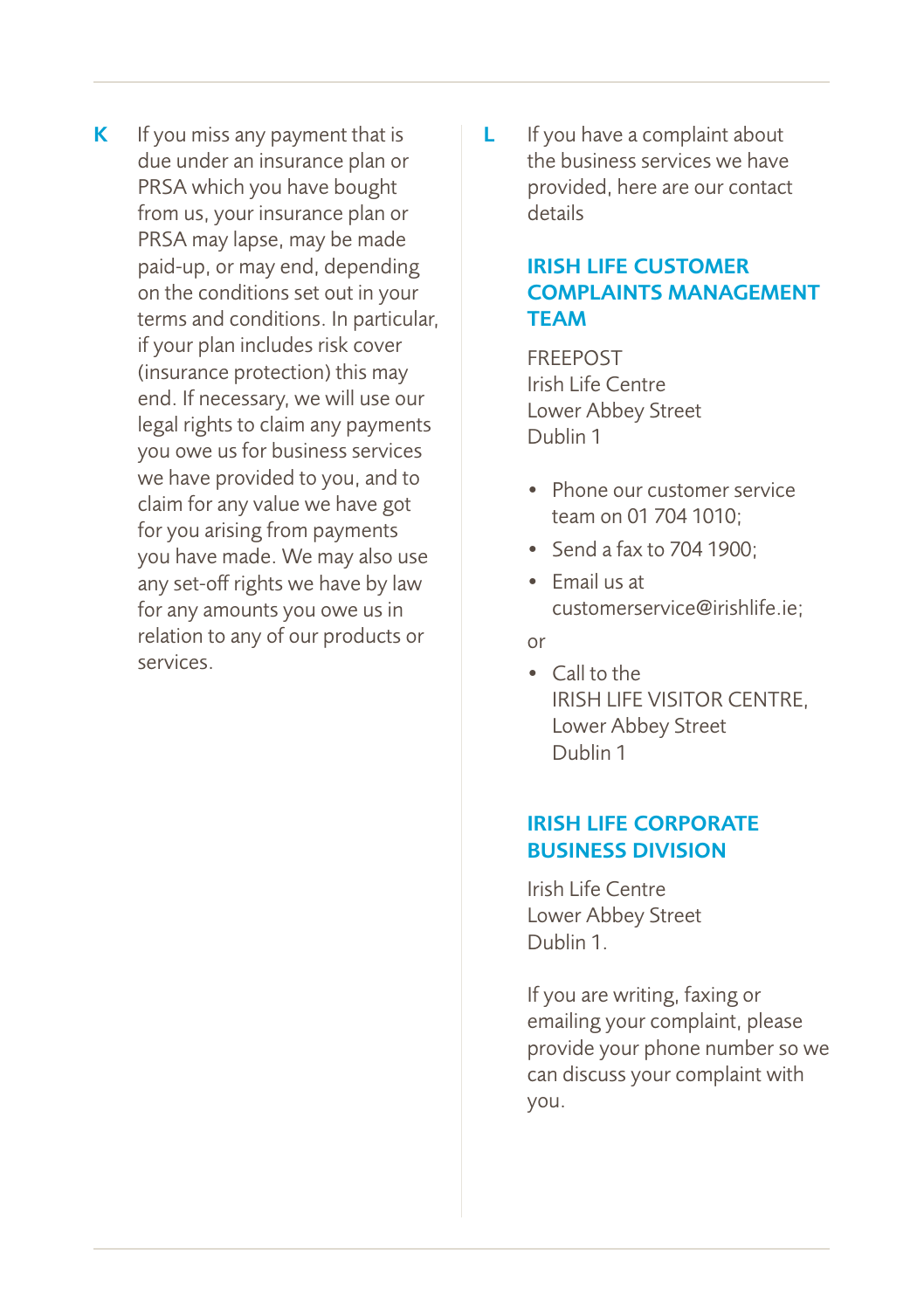We aim to acknowledge your complaint within 5 business days of receiving it. Our target is to resolve all complaints within 15-20 business days. If this is not possible we will let you know when you can expect a full reply. You may refer your complaint to the Financial Services and Pensions Ombudsman.

#### THEY CAN BE CONTACTED AT:

#### FINANCIAL SERVICES AND PENSIONS OMBUDSMAN

Lincoln House, Lincoln Place, Dublin 2, D02 VH 29. Phone:+3531 567 7000 Email:info@fspo.ie Website:www.fspo.ie **M** There is no statutory compensation scheme for life

- assurance companies. **N** The effective date of these terms
- of business is 01 Oct 2018.
- **O** SOLVENCY AND FINANCIAL CONDITION REPORT Irish Life's current Solvency and Financial Condition Report is available on our website at www.irishlife.ie